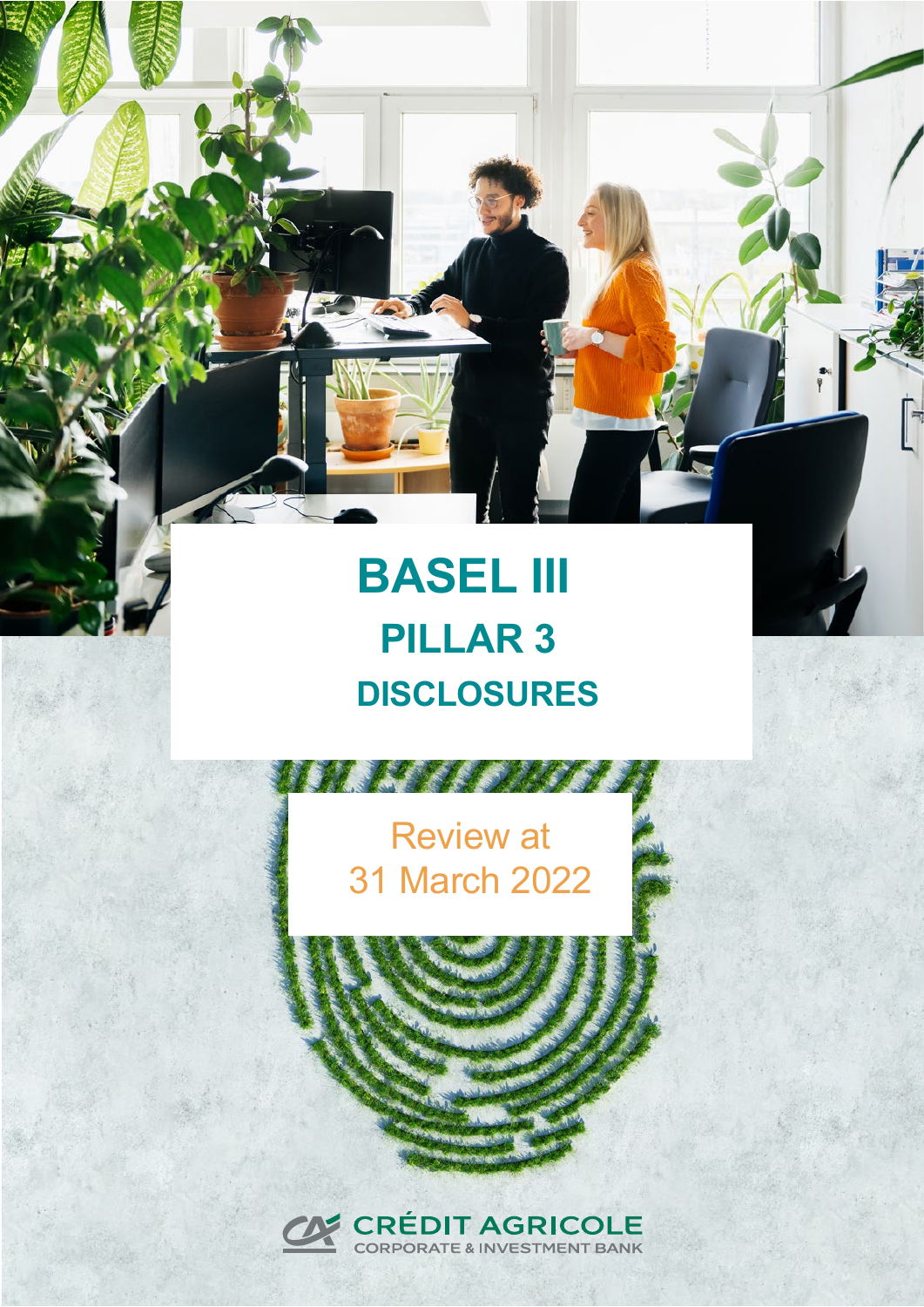

| <b>BASEL III PILLAR 3 DISCLOSURES</b> |  |
|---------------------------------------|--|
|                                       |  |
|                                       |  |
|                                       |  |
|                                       |  |
| <b>RESPONSIBILITY STATEMENT.</b>      |  |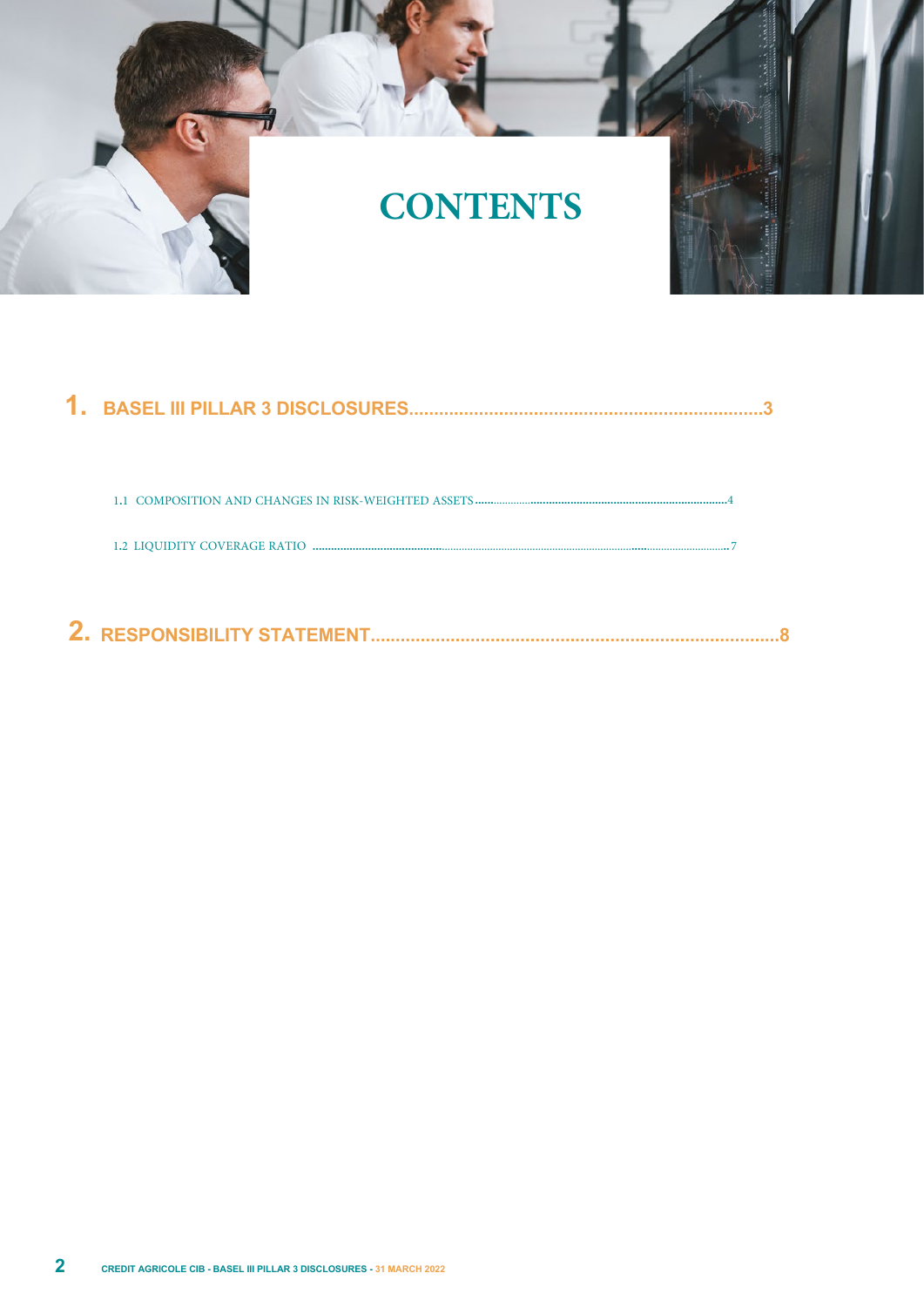## **Basel III Pillar 3 disclosures as of 31 March 2022**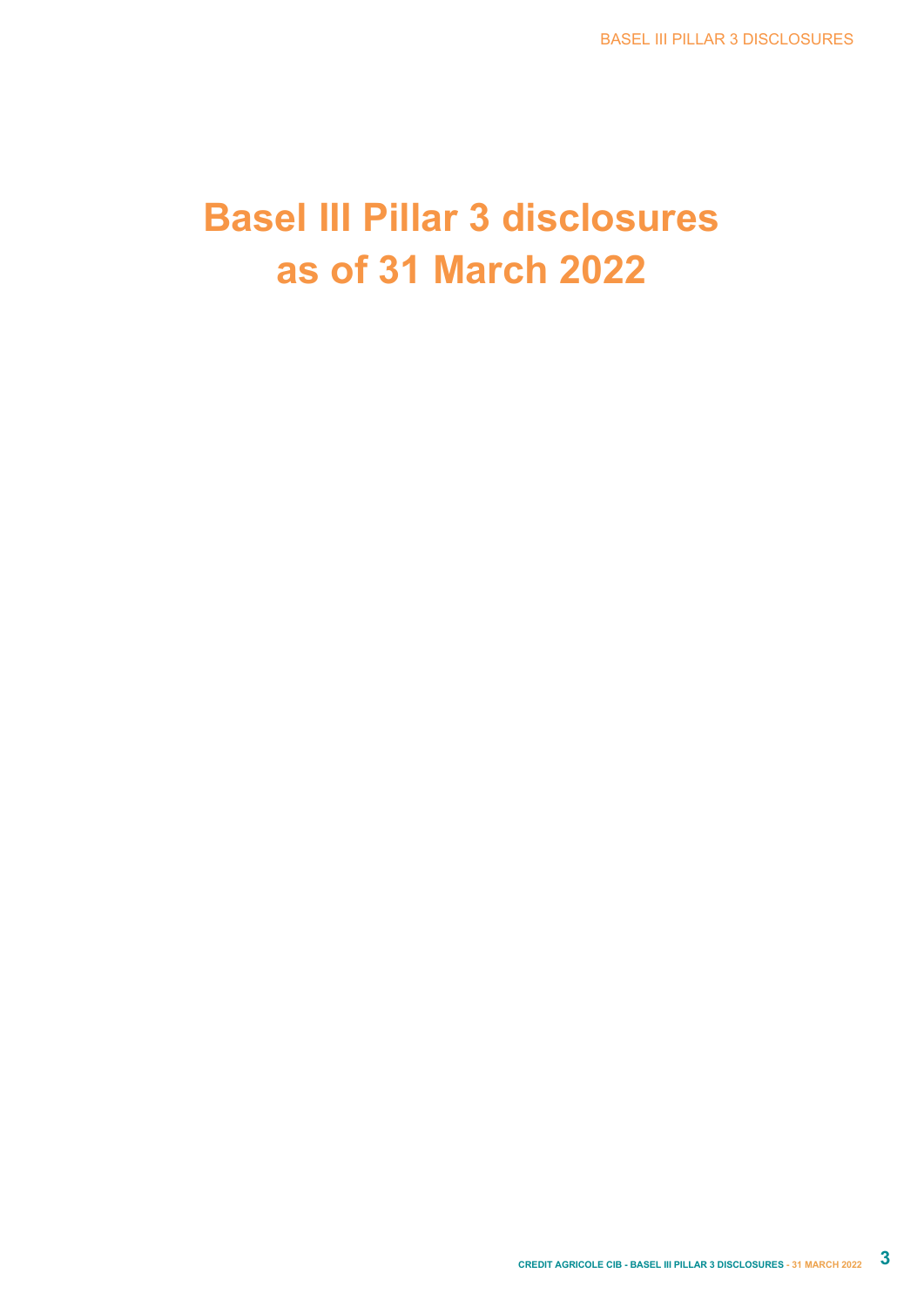## **1. COMPOSITION AND CHANGES IN RISK-WEIGHTED ASSETS**

## **1.1 Summary of risk-weighted assets**

## **Risk-weighted assets by type of risks (OV1)**

| 31/03/2022       |                                                                             | Total risk exposure amounts (RWA) | <b>Total own funds</b><br>requirements |            |            |
|------------------|-----------------------------------------------------------------------------|-----------------------------------|----------------------------------------|------------|------------|
|                  |                                                                             | 31/03/2022                        | 31/12/2021                             | 30/09/2021 | 31/03/2022 |
| 1                | Credit risk (excluding CCR)                                                 | 81,264                            | 74,134                                 | 75,580     | 6,501      |
| $\overline{2}$   | Of which the standardised approach                                          | 7,897                             | 7,161                                  | 10,376     | 632        |
| 3                | Of which the Foundation IRB (F-IRB) approach                                | 1,661                             | 1,761                                  |            | 133        |
| 4                | Of which slotting approach                                                  |                                   |                                        |            |            |
| EU 4a            | Of which equities under the simple risk weighted<br>approach                | 1,179                             | 1,155                                  | 1,086      | 94         |
| 5                | Of which the Advanced IRB (A-IRB) approach                                  | 69,922                            | 63,467                                 | 63,513     | 5,594      |
| 6                | <b>Counterparty credit risk - CCR</b>                                       | 20,432                            | 18,242                                 | 18,686     | 1,635      |
| $\overline{7}$   | Of which the standardised approach (1)                                      | 1,647                             | 954                                    | 1,232      | 132        |
| 8                | Of which internal model method (IMM)                                        | 10,932                            | 10,175                                 | 10,297     | 875        |
| EU 8a            | Of which exposures to a CCP                                                 | 363                               | 341                                    | 447        | 29         |
| EU <sub>8b</sub> | Of which credit valuation adjustment - CVA                                  | 4,222                             | 3,951                                  | 3,938      | 338        |
| 9                | Of which other CCR                                                          | 3,267                             | 2,822                                  | 2,773      | 261        |
| 15               | Settlement risk                                                             | q                                 | 15                                     | 26         | 1          |
| 16               | Securitisation exposures in the non-trading book<br>(after the cap)         | 10,102                            | 9,862                                  | 9,355      | 808        |
| 17               | Of which SEC-IRBA approach                                                  | 3,106                             | 3,180                                  | 3,178      | 248        |
| 18               | Of which SEC-ERBA (including IAA)                                           | 5,734                             | 5,508                                  | 5,084      | 459        |
| 19               | Of which SEC-SA approach                                                    |                                   | 1,174                                  | 1,093      | 101        |
| <b>EU 19a</b>    | Of which 1250% / deduction                                                  |                                   |                                        |            |            |
| 20               | Position, foreign exchange and commodities risks<br>(Market risk)           | 10,022                            | 9,104                                  | 8,232      | 802        |
| 21               | Of which the standardised approach                                          | 2,163                             | 1,694                                  | 1,463      | 173        |
| 22               | Of which IMA                                                                | 7,859                             | 7,409                                  | 6,769      | 629        |
| <b>EU 22a</b>    | Large exposures                                                             |                                   |                                        |            |            |
| 23               | <b>Operational risk</b>                                                     | 22,177                            | 22,159                                 | 22,426     | 1,774      |
| <b>EU 23a</b>    | Of which basic indicator approach                                           |                                   |                                        |            |            |
| <b>EU 23b</b>    | Of which standardised approach                                              | 558                               | 530                                    | 480        | 45         |
| <b>EU 23c</b>    | Of which advanced measurement approach                                      | 21,619                            | 21,629                                 | 21,946     | 1,730      |
| 24               | Amounts below the thresholds for deduction (subject<br>to 250% risk weight) | 1,393                             | 1,434                                  | 1,357      | 111        |
| 29               | <b>TOTAL</b>                                                                | 144,006                           | 133,515                                | 134,305    | 11,520     |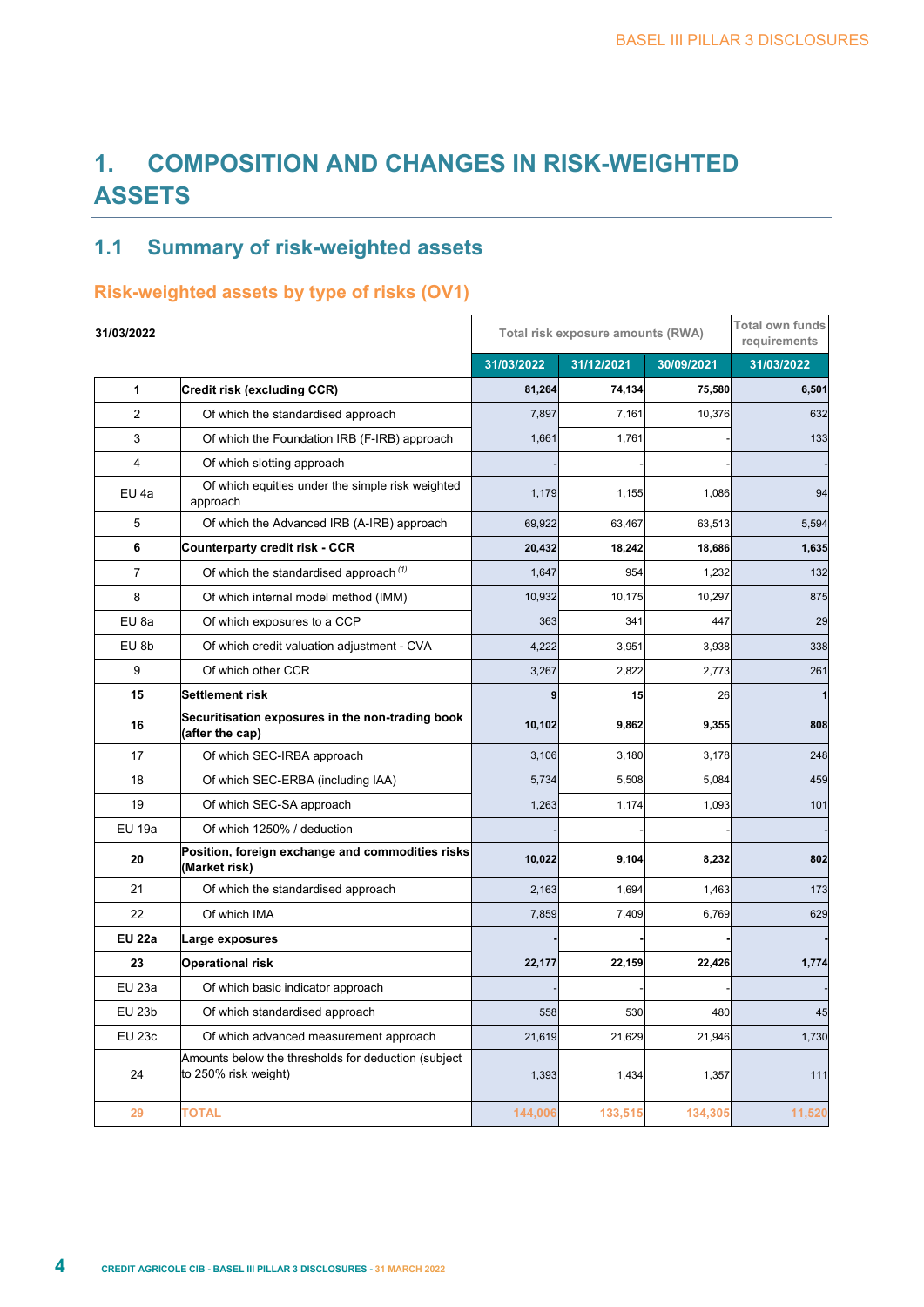## **1.2 Credit risk**

#### **Statement of risk-weighted asset (RWA) flows for credit risk exposures under the internal ratings-based approach (CR8)**

#### **31/03/2022**

|                | (in millions of euros)                                         | <b>RWA amounts</b> |
|----------------|----------------------------------------------------------------|--------------------|
| 1              | RWAs as at the end of the previous reporting period 31/12/2021 | 65,228             |
| 2              | Asset size (+/-)                                               | 66                 |
| 3              | Asset quality $(+/-)$                                          | 4,743              |
| $\overline{4}$ | Model updates $(+/-)$                                          |                    |
| 5              | Methodology and policy $(+/-)$                                 |                    |
| 6              | Acquisitions and disposals (+/-)                               |                    |
| 7              | Foreign exchange movements (+/-)                               | 602                |
| 8              | Other $(+/-)$                                                  | 945                |
| 9              | RWAs as at the end of the reporting period 31/03/2022          | 71.584             |

*\* The changes shown in line 8 « Other (+/-) » of the CR8 table can primarily be explained by the amortization of synthetic securization operations at Crédit Agricole CIB in the first quarter 2022.*

### **1.3 Counterparty credit risk**

#### **Statement of flows of risk-weighted assets (RWA) for counterparty risk exposures under the internal models method (IMM) (CCR7)**

#### **31/03/2022**

| (in millions of euros) |                                                                | <b>RWA amounts</b> |
|------------------------|----------------------------------------------------------------|--------------------|
| 0010                   | RWAs as at the end of the previous reporting period 31/12/2021 | 10,175             |
| 0020                   | Asset size                                                     | 766                |
| 0030                   | Credit quality of counterparties                               | 120                |
| 0040                   | Model updates (IMM only)                                       | 199                |
| 0050                   | Methodology and policy (IMM only)                              |                    |
| 0060                   | Acquisitions and disposals                                     |                    |
| 0070                   | Foreign exchange movements                                     | (310)              |
| 0080                   | Other                                                          | (17)               |
| 0090                   | RWAs as at the end of the reporting period 31/03/2022          | 10,932             |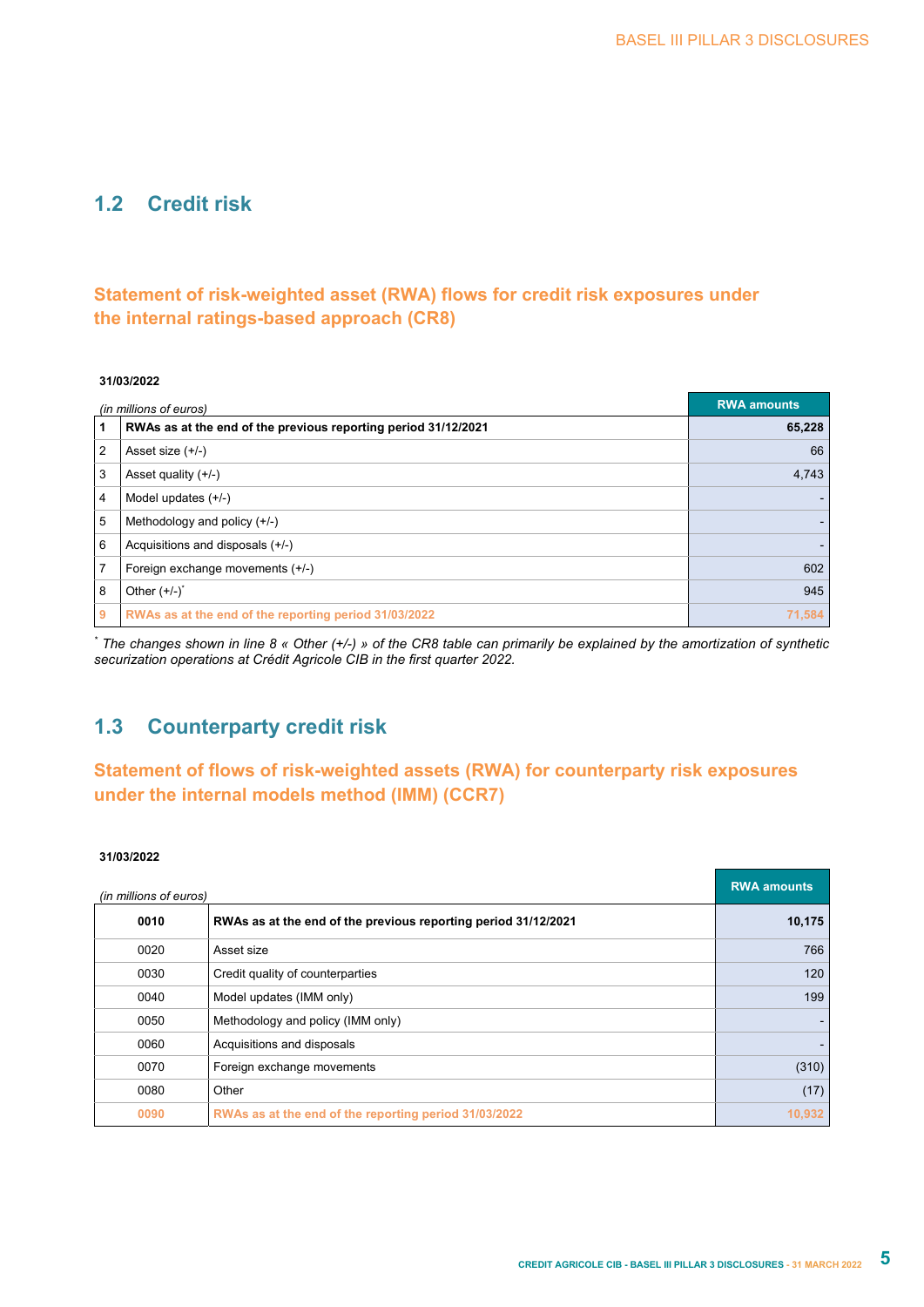### **1.4 Market risks**

#### **RWEA flow statements of market risks exposures under the IMA (MR2-B)**

|                       |                                                              | 31.03.2022 |        |            |                                          |       |                      |                                        |
|-----------------------|--------------------------------------------------------------|------------|--------|------------|------------------------------------------|-------|----------------------|----------------------------------------|
| (en millions d'euros) |                                                              | VaR        | SVaR   | <b>IRC</b> | Compre<br>hensive<br>risk<br>measur<br>e | Other | Total<br><b>RWAs</b> | Total own<br>funds<br>requirement<br>s |
| 1                     | RWEAs at previous period end -<br>31/12/2021                 | 1,137      | 3,923  | 2,350      |                                          |       | 7,409                | 593                                    |
| 1a                    | Regulatory adjustment                                        | 779        | 3,271  | 1,135      |                                          |       | 5,185                | 415                                    |
| 1 <sub>b</sub>        | RWEAs at the previous quarter-end (end of the<br>day)        | 357        | 653    | 1,214      |                                          |       | 2,224                | 178                                    |
| $\overline{2}$        | Movement in risk levels                                      | 555        | $-230$ | $-150$     |                                          |       | 174                  | 14                                     |
| 3                     | Model updates/changes                                        | 30         | 14     |            |                                          |       | 43                   | 3                                      |
| 4                     | Methodology and policy                                       |            |        |            |                                          |       |                      |                                        |
| 5                     | Acquisitions and disposals                                   |            |        |            |                                          |       |                      |                                        |
| 6                     | Foreign exchange movements                                   | $-6$       | $-8$   | 15         |                                          |       | $\Omega$             | $\Omega$                               |
| $\overline{7}$        | Other                                                        |            |        |            |                                          |       |                      |                                        |
| 8а                    | RWEAs at the end of the reporting period (end of<br>the day) | 361        | 676    | 2,446      |                                          |       | 3,484                | 279                                    |
| 8b                    | Regulatory adjustment                                        | 1,354      | 3,022  | $-232$     |                                          |       | 4,144                | 331                                    |
| 8                     | RWEAs at the end of the reporting period -<br>31/03/2022     | 1,714      | 3,698  | 2,215      |                                          |       | 7,627                | 610                                    |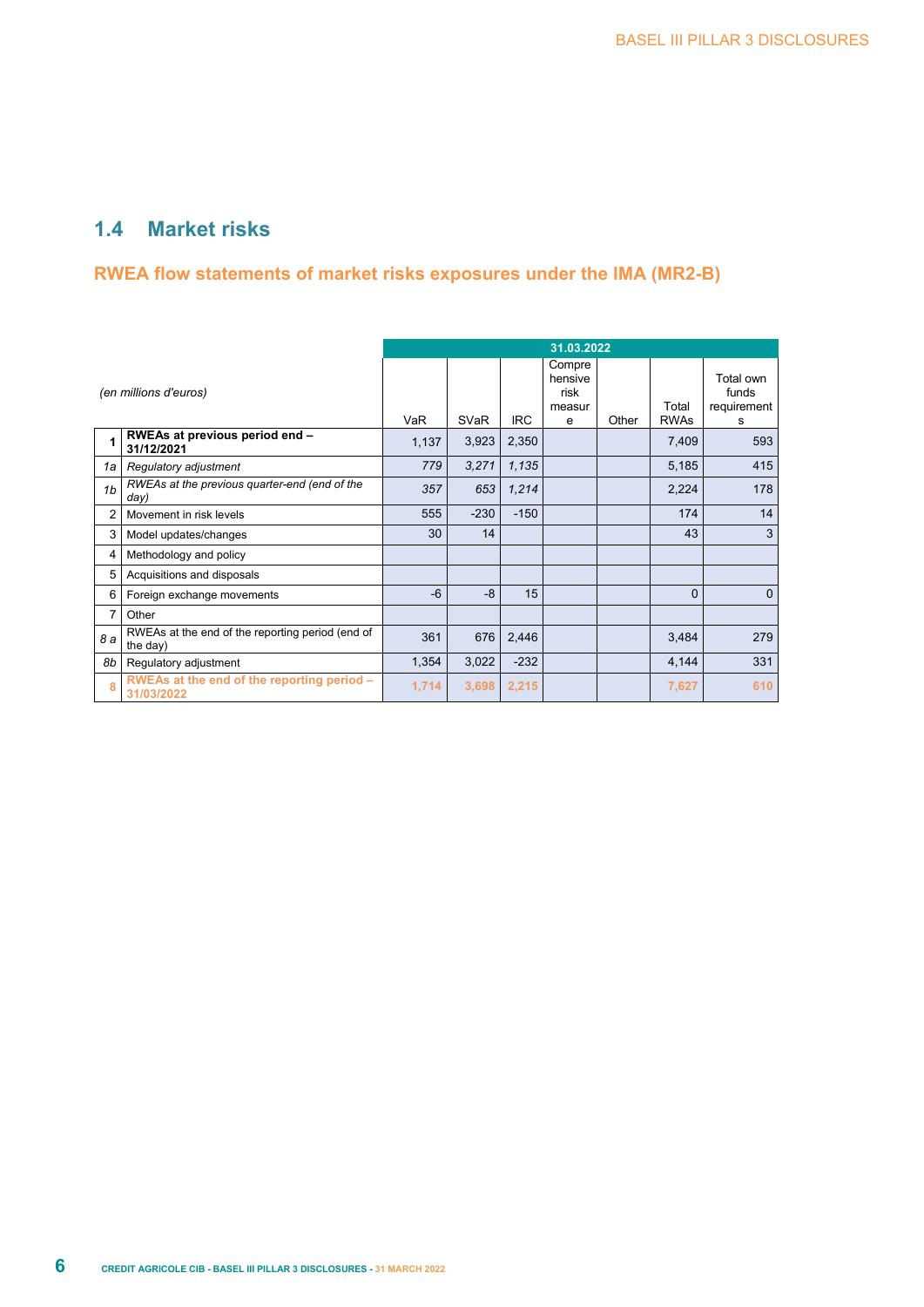## **2. LIQUIDITY COVERAGE RATIO**

| Scope of consolidation: consolidated |                                                                                                                                                                                                                         |            | Total unweighted value (average) |                          |            |                          | Total weighted value (average) |                          |                          |  |
|--------------------------------------|-------------------------------------------------------------------------------------------------------------------------------------------------------------------------------------------------------------------------|------------|----------------------------------|--------------------------|------------|--------------------------|--------------------------------|--------------------------|--------------------------|--|
| (in millions of euros)               |                                                                                                                                                                                                                         |            |                                  |                          |            |                          |                                |                          |                          |  |
| EU 1a                                | Quarter ending on                                                                                                                                                                                                       | 31/03/2022 | 31/12/2021                       | 30/09/2021               | 30/06/2021 | 31/03/2022               | 31/12/2021                     | 30/09/2021               | 30/06/2021               |  |
| EU 1b                                | Number of data points used in the calculation of averages                                                                                                                                                               | 12         | 12                               | 12                       | 12         | 12                       | 12                             | 12                       | 12                       |  |
| <b>HIGH-QUALITY LIQUID ASSETS</b>    |                                                                                                                                                                                                                         |            |                                  |                          |            |                          |                                |                          |                          |  |
| $\mathbf{1}$                         | Total high-quality liquid assets (HQLA)                                                                                                                                                                                 |            |                                  |                          |            | 152,388                  | 146,983                        | 139,919                  | 102,545                  |  |
| <b>CASH-OUTFLOWS</b>                 |                                                                                                                                                                                                                         |            |                                  |                          |            |                          |                                |                          |                          |  |
| $\overline{2}$                       | Retail deposits and deposits from small business customers, of which:                                                                                                                                                   | 13,418     | 13,306                           | 13,202                   | 13,403     | 1,987                    | 1,972                          | 1,958                    | 1,984                    |  |
| $\overline{\mathbf{3}}$              | Stable deposits                                                                                                                                                                                                         | $\sim$     | $\sim$                           | $\sim$                   | $\sim$     | $\sim$                   | $\sim$                         | $\sim$                   | $\sim$                   |  |
| $\overline{4}$                       | Less stable deposits                                                                                                                                                                                                    | 13,418     | 13,306                           | 13,202                   | 13,403     | 1,987                    | 1,972                          | 1,958                    | 1,984                    |  |
| 5                                    | Unsecured wholesale funding                                                                                                                                                                                             | 173,771    | 167,709                          | 160,703                  | 128,518    | 100,927                  | 97,458                         | 92,492                   | 60,747                   |  |
| 6                                    | Operational deposits (all counterparties) and deposits in networks of<br>cooperative banks                                                                                                                              | 24,295     | 24,561                           | 24,895                   | 23,271     | 6,074                    | 6,140                          | 6,224                    | 5,818                    |  |
| $\overline{7}$                       | Non-operational deposits (all counterparties)                                                                                                                                                                           | 133,045    | 127,376                          | 121,968                  | 100,097    | 78,423                   | 75,546                         | 72,429                   | 49,779                   |  |
| 8                                    | Unsecured debt                                                                                                                                                                                                          | 16,431     | 15,772                           | 13,840                   | 5,150      | 16,431                   | 15,772                         | 13,840                   | 5,150                    |  |
| 9                                    | Secured wholesale funding                                                                                                                                                                                               |            |                                  |                          |            | 17,607                   | 16,904                         | 16,493                   | 16,862                   |  |
| 10                                   | Additional requirements                                                                                                                                                                                                 | 142,263    | 138,309                          | 134,325                  | 134,758    | 35,177                   | 34,109                         | 33,243                   | 33,559                   |  |
| 11                                   | Outflows related to derivative exposures and other collateral<br>requirements                                                                                                                                           | 20,308     | 18,009                           | 15,072                   | 17,021     | 8,370                    | 8,075                          | 7,611                    | 7,960                    |  |
| 12                                   | Outflows related to loss of funding on debt products                                                                                                                                                                    | $\sim$     |                                  |                          | $\sim$     | ÷                        | $\sim$                         |                          | $\sim$                   |  |
| 13                                   | Credit and liquidity facilities                                                                                                                                                                                         | 121,955    | 120,301                          | 119,253                  | 117,737    | 26,807                   | 26,034                         | 25,632                   | 25,599                   |  |
| 14                                   | Other contractual funding obligations                                                                                                                                                                                   | 45,242     | 43,043                           | 40,815                   | 42,538     | 5,312                    | 5,402                          | 4,837                    | 5,587                    |  |
| 15                                   | Other contingent funding obligations                                                                                                                                                                                    | 62,816     | 62,965                           | 58,888                   | 68,440     | 3,331                    | 3,338                          | 3,134                    | 3,612                    |  |
| 16                                   | <b>TOTAL CASH OUTFLOWS</b>                                                                                                                                                                                              |            |                                  |                          |            | 164,341                  | 159,184                        | 152,158                  | 122,351                  |  |
| <b>CASH-INFLOWS</b>                  |                                                                                                                                                                                                                         |            |                                  |                          |            |                          |                                |                          |                          |  |
| 17                                   | Secured lending (e.g. reverse repos)                                                                                                                                                                                    | 174,186    | 171,359                          | 163,571                  | 192,445    | 12,833                   | 12,384                         | 12,018                   | 15,439                   |  |
| 18                                   | Inflows from fully performing exposures                                                                                                                                                                                 | 32,294     | 30,516                           | 29,318                   | 29,366     | 22,453                   | 21,853                         | 21,465                   | 18,936                   |  |
| 19                                   | Other cash inflows                                                                                                                                                                                                      | 5,485      | 5,524                            | 5,403                    | 4.937      | 5,485                    | 5,524                          | 5,403                    | 4.937                    |  |
| EU-19a                               | (Difference between total weighted inflows and total weighted outflows<br>arising from transactions in third countries where there are transfer<br>restrictions or which are denominated in non-convertible currencies) |            |                                  |                          |            |                          |                                |                          |                          |  |
| EU-19b                               | (Excess inflows from a related specialised credit institution)                                                                                                                                                          |            |                                  |                          |            | $\overline{\phantom{a}}$ | $\overline{\phantom{a}}$       | $\overline{\phantom{a}}$ | $\overline{\phantom{a}}$ |  |
| 20                                   | TOTAL CASH INFLOWS                                                                                                                                                                                                      | 211,964    | 207,399                          | 198,291                  | 226,748    | 40,771                   | 39,760                         | 38,886                   | 39,311                   |  |
| EU-20a                               | <b>Fully exempt inflows</b>                                                                                                                                                                                             | $\sim$     | $\sim$                           | $\overline{\phantom{a}}$ | $\sim$     | $\sim$                   | $\sim$                         | $\sim$                   | $\sim$                   |  |
| EU-20b                               | Inflows subject to 90% cap                                                                                                                                                                                              | $\sim$     | $\sim$                           | $\sim$                   | $\sim$     | $\sim$                   | $\sim$                         | $\sim$                   | $\sim$                   |  |
| <b>EU-20c</b>                        | Inflows subject to 75% cap                                                                                                                                                                                              | 190,215    | 186,190                          | 178,167                  | 205,130    | 40,771                   | 39,760                         | 38,886                   | 39,311                   |  |
|                                      |                                                                                                                                                                                                                         |            |                                  |                          |            | TOTAL ADJUSTED VALUE     |                                |                          |                          |  |
| 21                                   | <b>LIQUIDITY BUFFER</b>                                                                                                                                                                                                 |            |                                  |                          |            | 152,388                  | 146,983                        | 139,919                  | 102,545                  |  |
| 22                                   | TOTAL NET CASH OUTFLOWS*                                                                                                                                                                                                |            |                                  |                          |            | 123,570                  | 119,424                        | 113,272                  | 83,040                   |  |
| 23                                   | <b>LIQUIDITY COVERAGE RATIO</b>                                                                                                                                                                                         |            |                                  |                          |            | 123.32%                  | 123.08%                        | 123.53%                  | 123.49%                  |  |

\*the net cash outflows are calculated on average on the amounts observed (over the 12 regulatory declarations concerned) including the application of <sup>a</sup> cap on cash inflows (maximum of 75% of gross outflows), if applicable